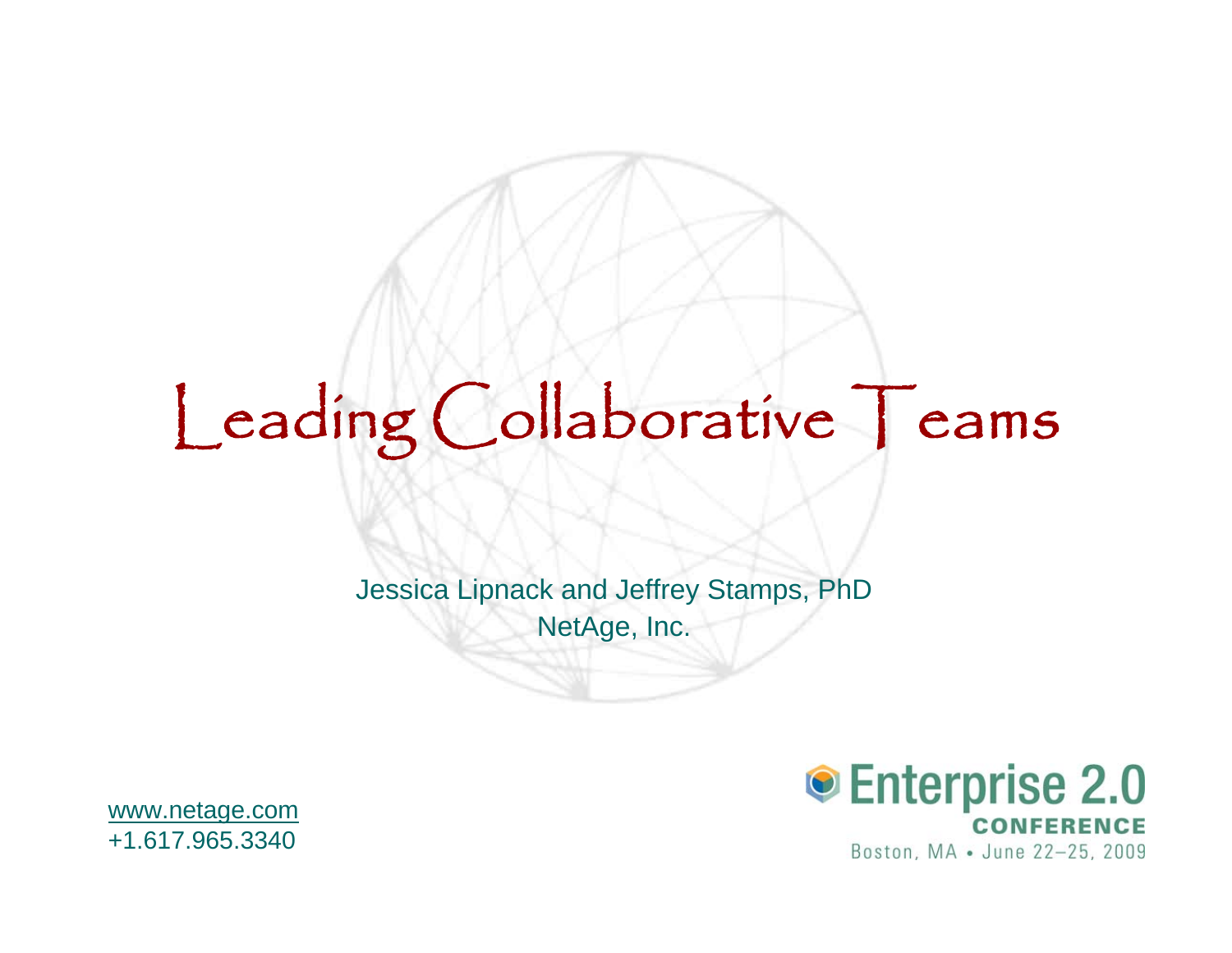

# NetAge Background

#### **Publications**





#### **Software**





#### **Website**



NetAge Endless Knots Tursday, 03 April 2008 Email: friend or foe?

#### **Clients**



Blog Incorporated 1998 to develop software,<br>methodology, and tools for distributed organizations, NetAge is privately held and generates revenue from consulting, licensing, and royalties. Its founders and principals are Jessica Lipnack and Jeffrey Stamps, PhD.

> Blog: <u>www.endlessknots.com</u> Website: [www.netage.com](http://www.netage.com/)

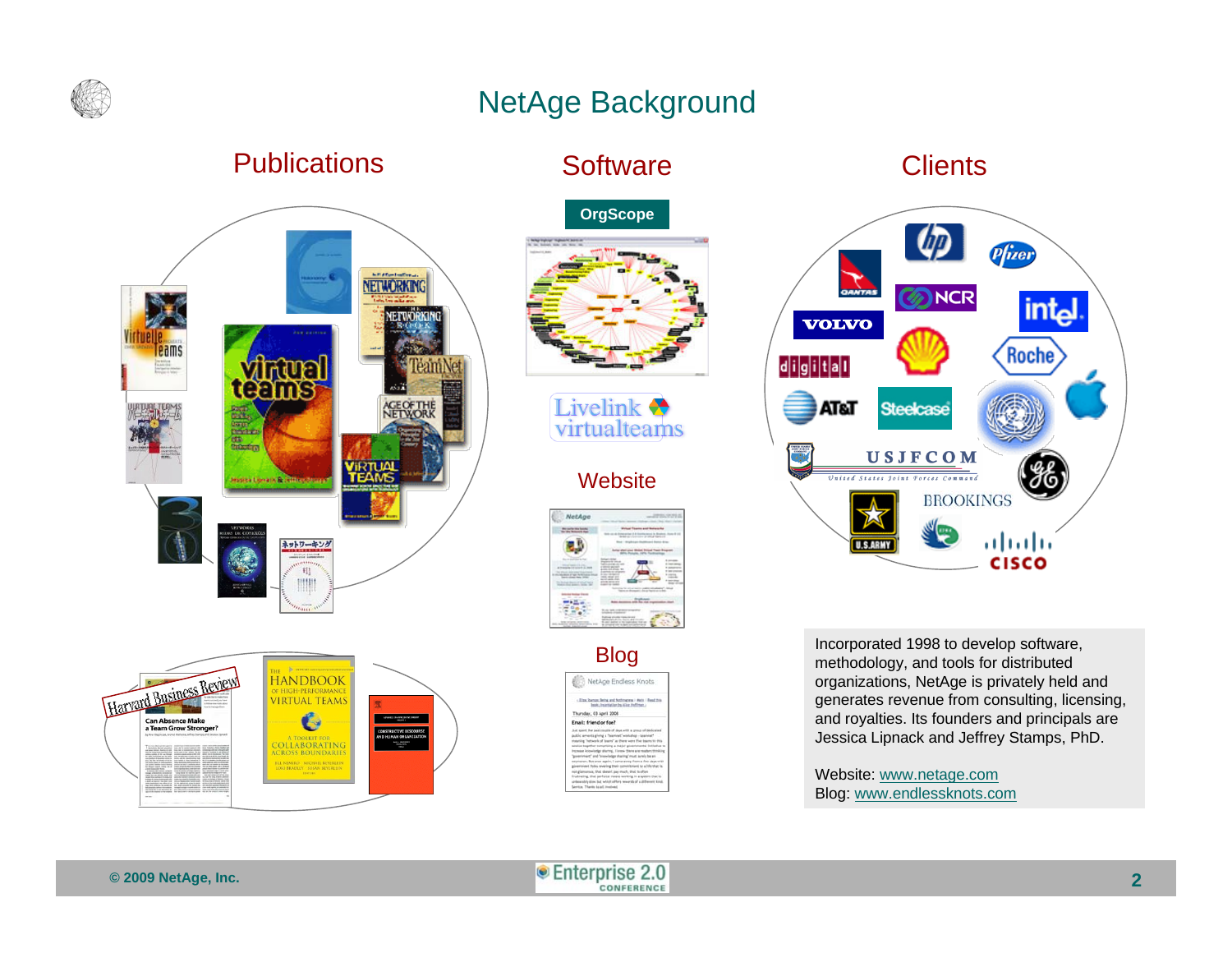

#### Context of Organizational Transformation



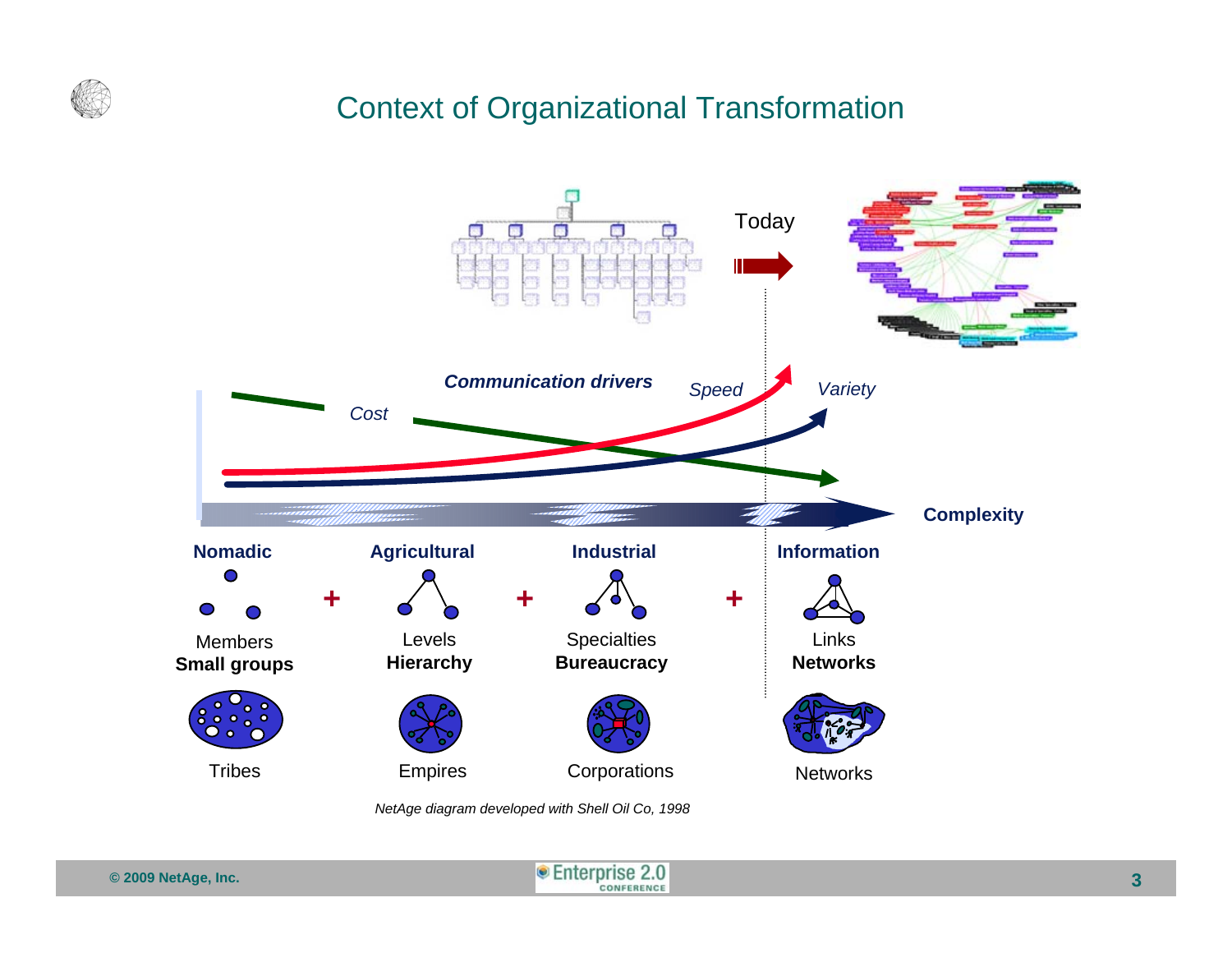

# What Is Collaboration? A Virtual Team?

**Collaboration** = **col**- "together" + **laborare** "to work" **Collaboration** = **col**- "together" + **laborare** "to work"

**Collaborate** — work jointly on activity, especially to produce or create something **Collaborate** — work jointly on activity, especially to produce or create something *Synonyms:* co-operate, join forces, team up, band together, work together, participate, combine, *Synonyms:* co-operate, join forces, team up, band together, work together, participate, combine, ally, pool resources, put heads together ally, pool resources, put heads together

> Virtual team: small group with common purpose interacting interdependently on agreed tasks



*A virtual team*

*A team*



across boundaries of space, time, and organization supported by technology



**© 2007 NetAge, Inc. © 2009 NetAge, Inc.** Knowledge Leadership Forum – www.NetAge.com – October 18, 2007 **4**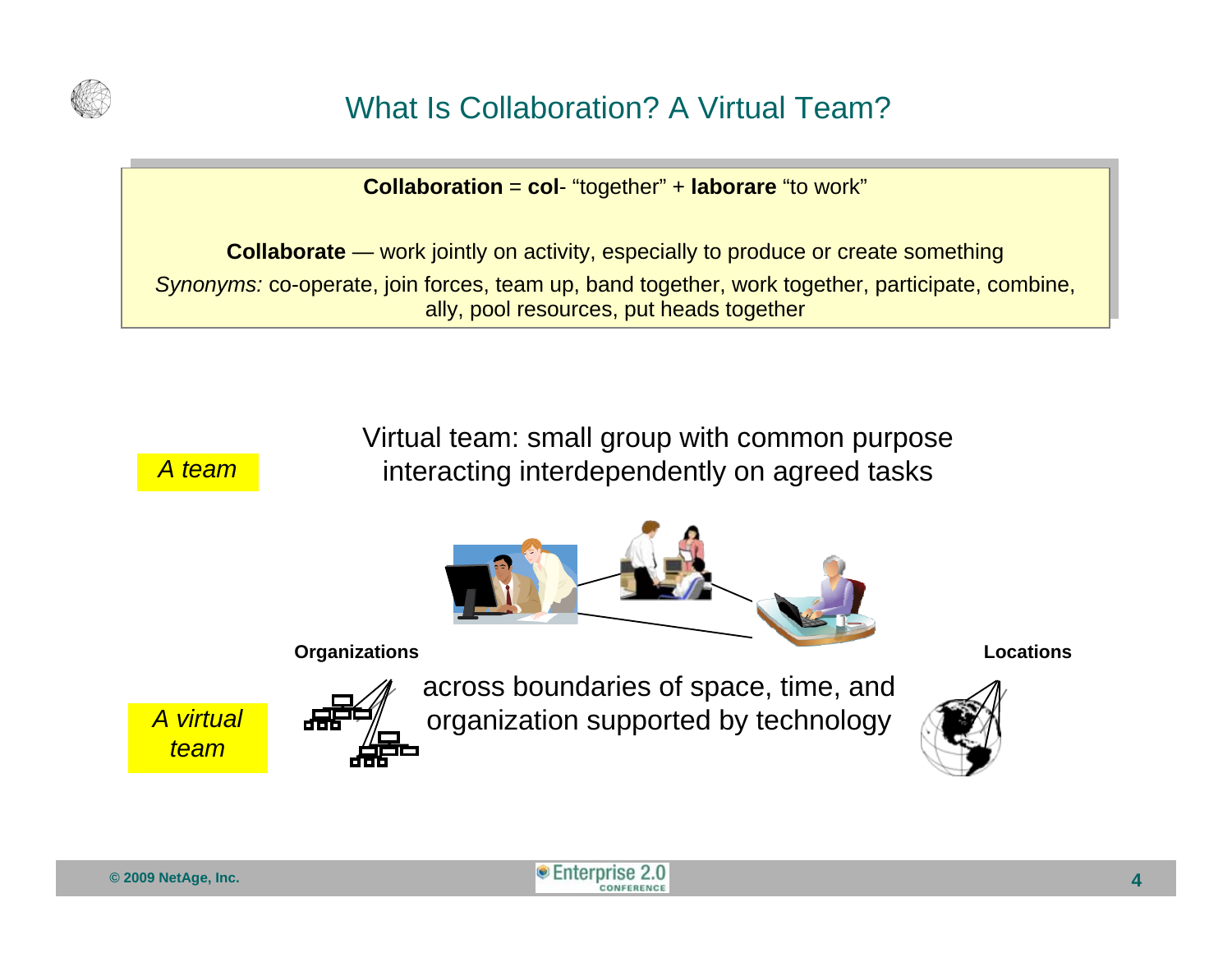

### Aspiration for Virtual Leadership: Leap to Virtual Edge

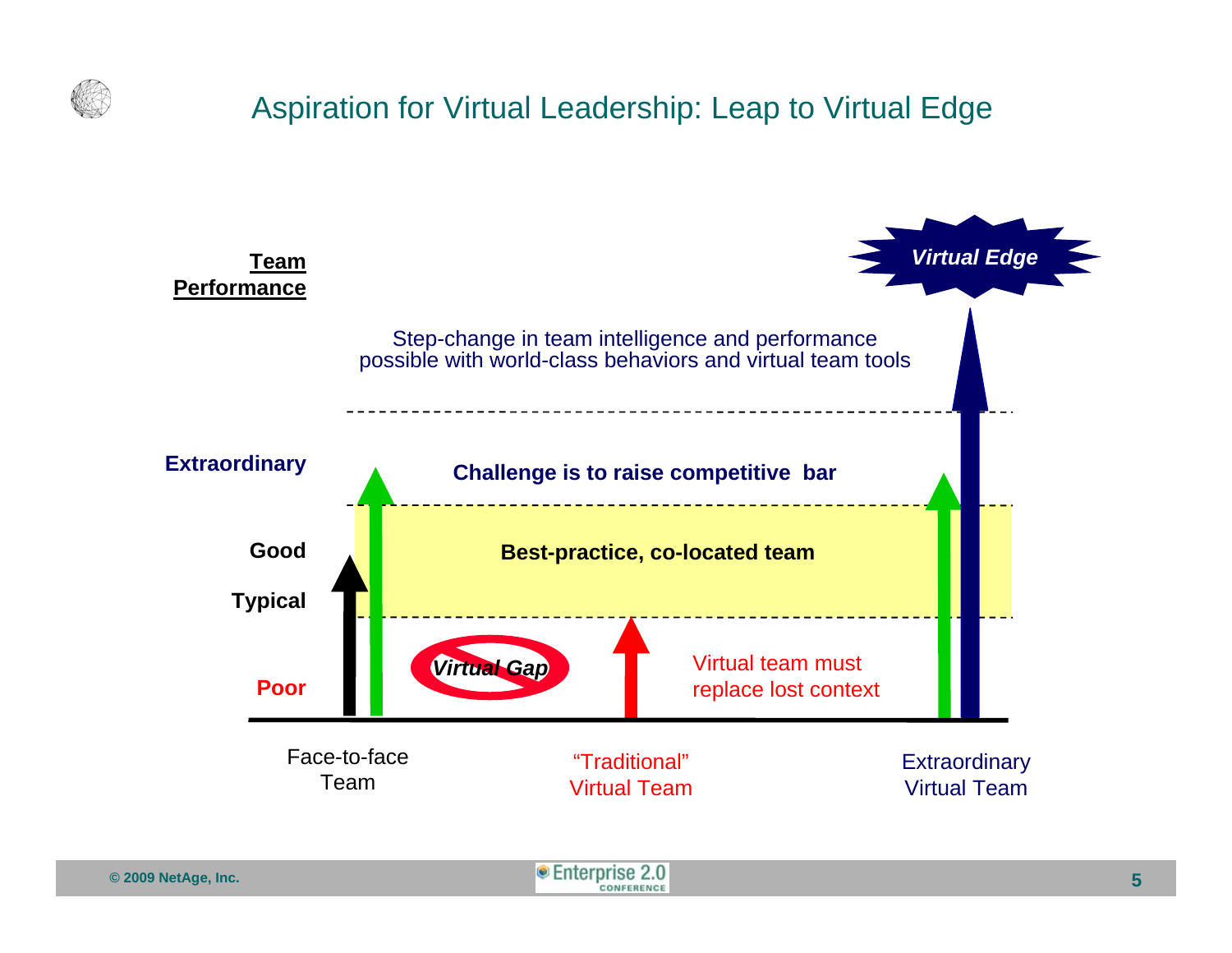

#### The Virtual Leadership Model



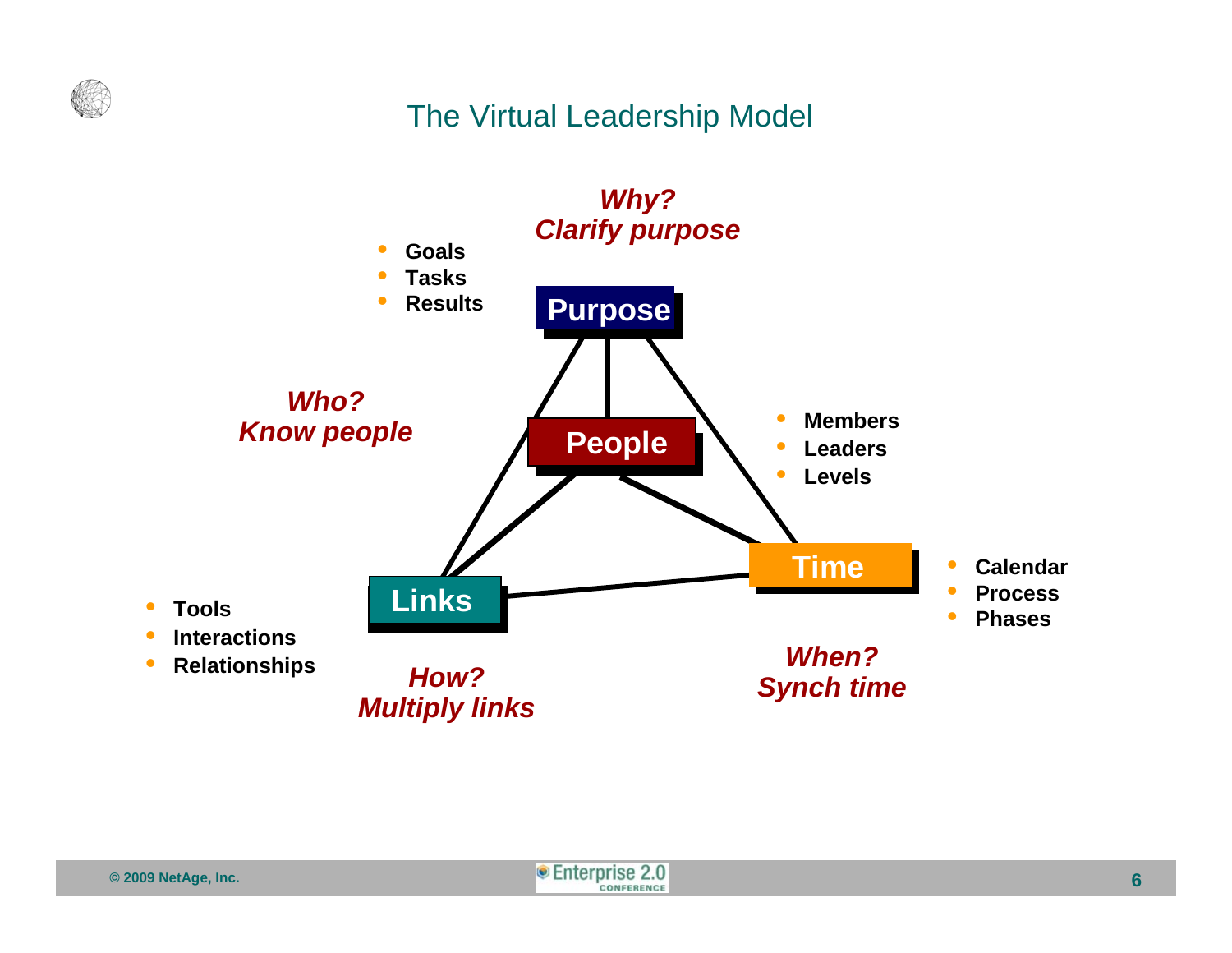

#### US Army BCKS Project on Virtual Teams: "Teams of Leaders Handbook" Team Room



**Used with permission of Battle Command Knowledge Systems "Teams of Leaders (ToL) Handbook" Project**

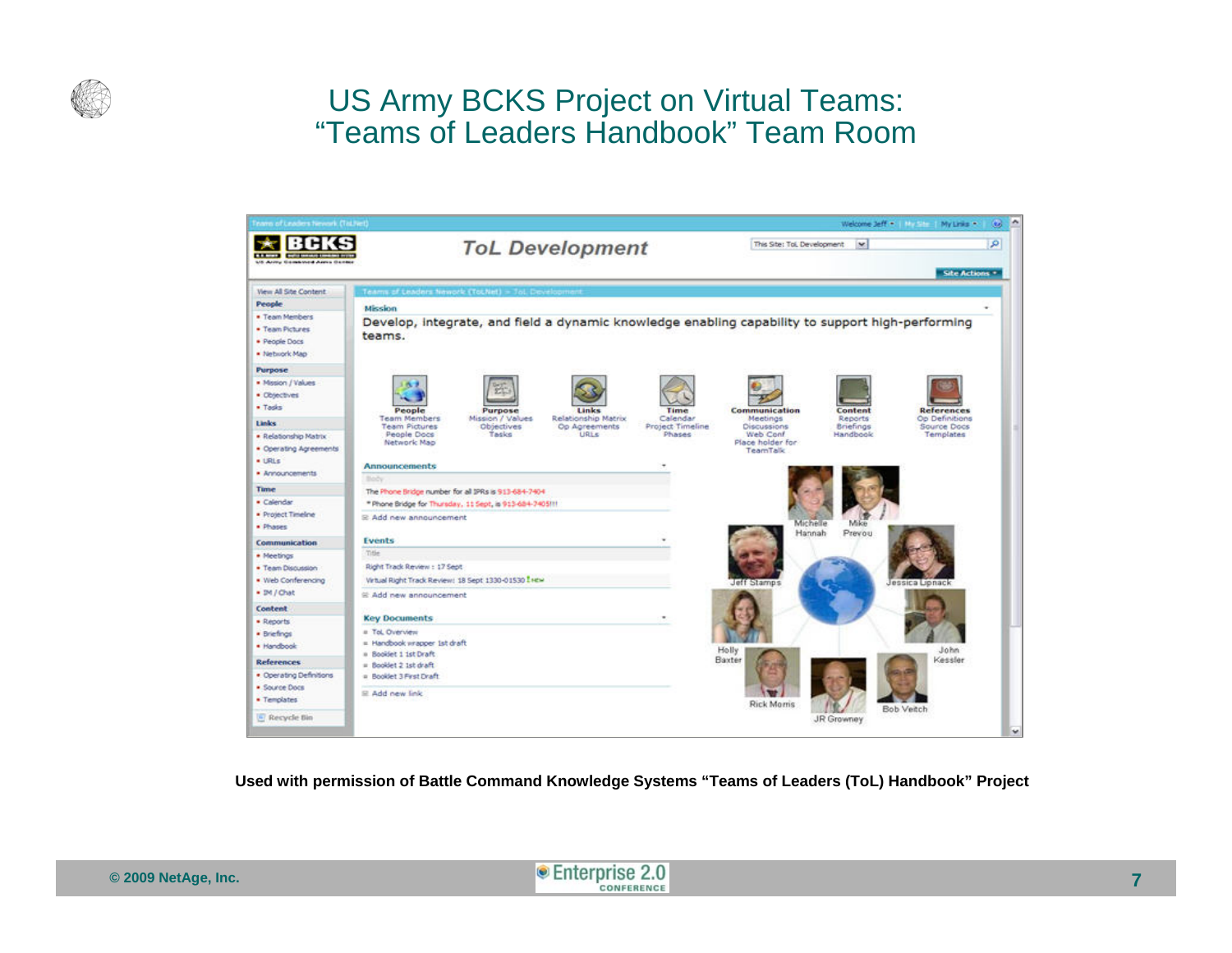

### Takes a Lot More than Email, Conference Calls To Lead at Distance



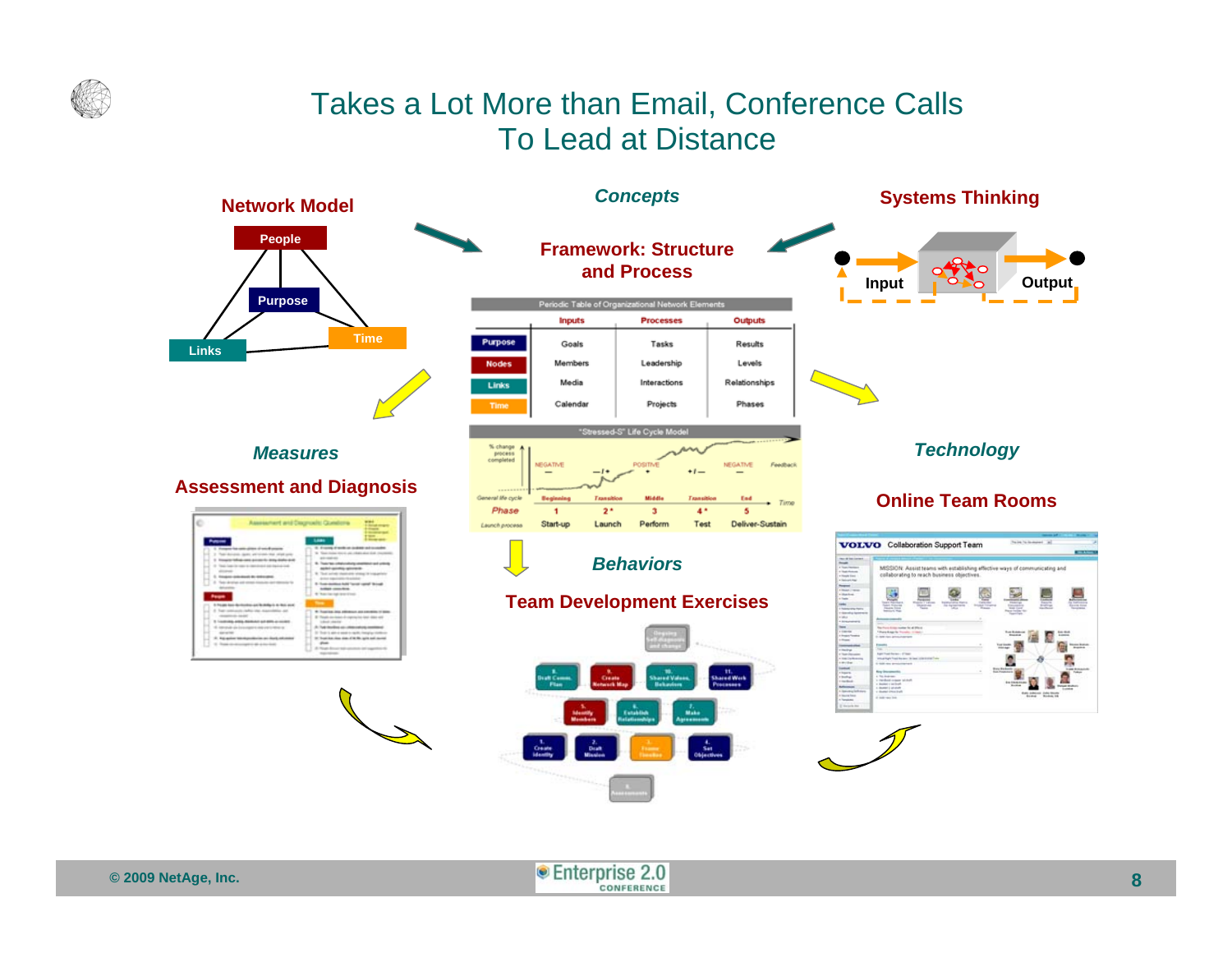

Strategy for Success at a Distance

# **90% People + 10% Technology**

*Myth*  Leading virtually is about using right technology

*Reality* 

Leading virtually requires understanding people, culture, organization, and collaboration





*"We always get the technology right and the sociology wrong" — Paul Trevithick*